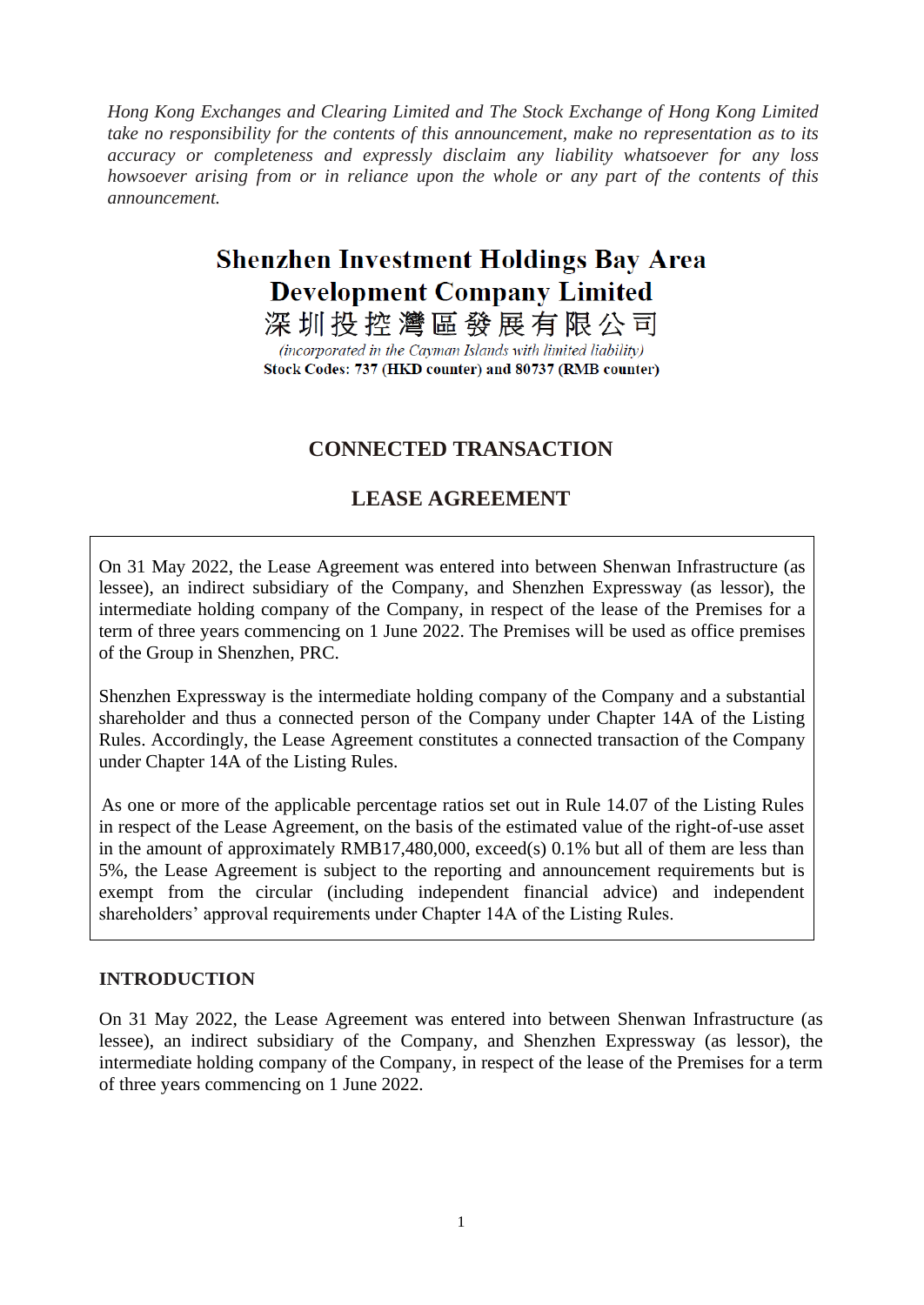## **THE LEASE AGREEMENT**

Details of the Lease Agreement are as follows:

| Date of Lease Agreement: | 31 May 2022                                                                                                                                                                                                                                                                                                              |
|--------------------------|--------------------------------------------------------------------------------------------------------------------------------------------------------------------------------------------------------------------------------------------------------------------------------------------------------------------------|
| Parties:                 | Shenzhen Expressway (as lessor)<br>Shenwan Infrastructure (as lessee)                                                                                                                                                                                                                                                    |
| Premises:                | 2-4/F, Jiangsu Building, Futian District, Shenzhen, PRC (中華人<br>民共和國深圳市福田區江蘇大廈裙樓二樓至四樓) with gross<br>floor area of 2,800 square metres                                                                                                                                                                                   |
| Term:                    | Three years commencing on 1 June 2022                                                                                                                                                                                                                                                                                    |
| Rental:                  | RMB560,000 per month (inclusive of tax)                                                                                                                                                                                                                                                                                  |
| Payment terms:           | First 7 months of rental to be paid by 25 December 2022; the<br>annual rental for the year 2023 and 2024 to be paid annually by 25<br>December 2023 and 25 December 2024 respectively, the last 5<br>months of rental during the Term shall be paid within 15 days after<br>expiry of the Lease Agreement on 31 May 2025 |
| Usage:                   | For commercial use                                                                                                                                                                                                                                                                                                       |

#### **ACCOUNTING IMPLICATION AND TREATMENT UNDER THE LISTING RULES**

In accordance with the IFRS 16 applicable to the Group, the Group will recognise the rental payments to be paid by the Group under the Lease Agreement as acquisition of right-of-use asset in its consolidated statement of financial position which will constitute a one-off connected transaction of the Company under Chapter 14A of the Listing Rules. The value of the right-ofuse asset under the Lease Agreement is estimated to be approximately RMB17,480,000, being the estimated present value of the total rental payments payable throughout the term of the Lease Agreement in accordance with IFRS 16.

The Board confirms that the rent payable under the Lease Agreement was arrived at after arm's length negotiations between the parties and was determined with reference to the market rent of the Premises as set out in the valuation report on rental appraisal prepared by an independent valuation firm.

#### **REASONS FOR AND BENEFITS OF ENTERING INTO THE LEASE AGREEMENT**

In view of the continuous growth of the Group's business, the Board believes that entering into of the Lease Agreement would enable the Group to secure a long-term premises for office use which would facilitate the increasing size of employees and at the same time improve the office environment and enhance working efficiency.

The Directors (including the independent non-executive Directors) are of the view that the Lease Agreement was entered into (i) in the ordinary and usual course of business of the Group; (ii) on normal commercial terms after arm's length negotiations between the parties; and (iii) on terms that are fair and reasonable and in the interests of the Company and its shareholders as a whole.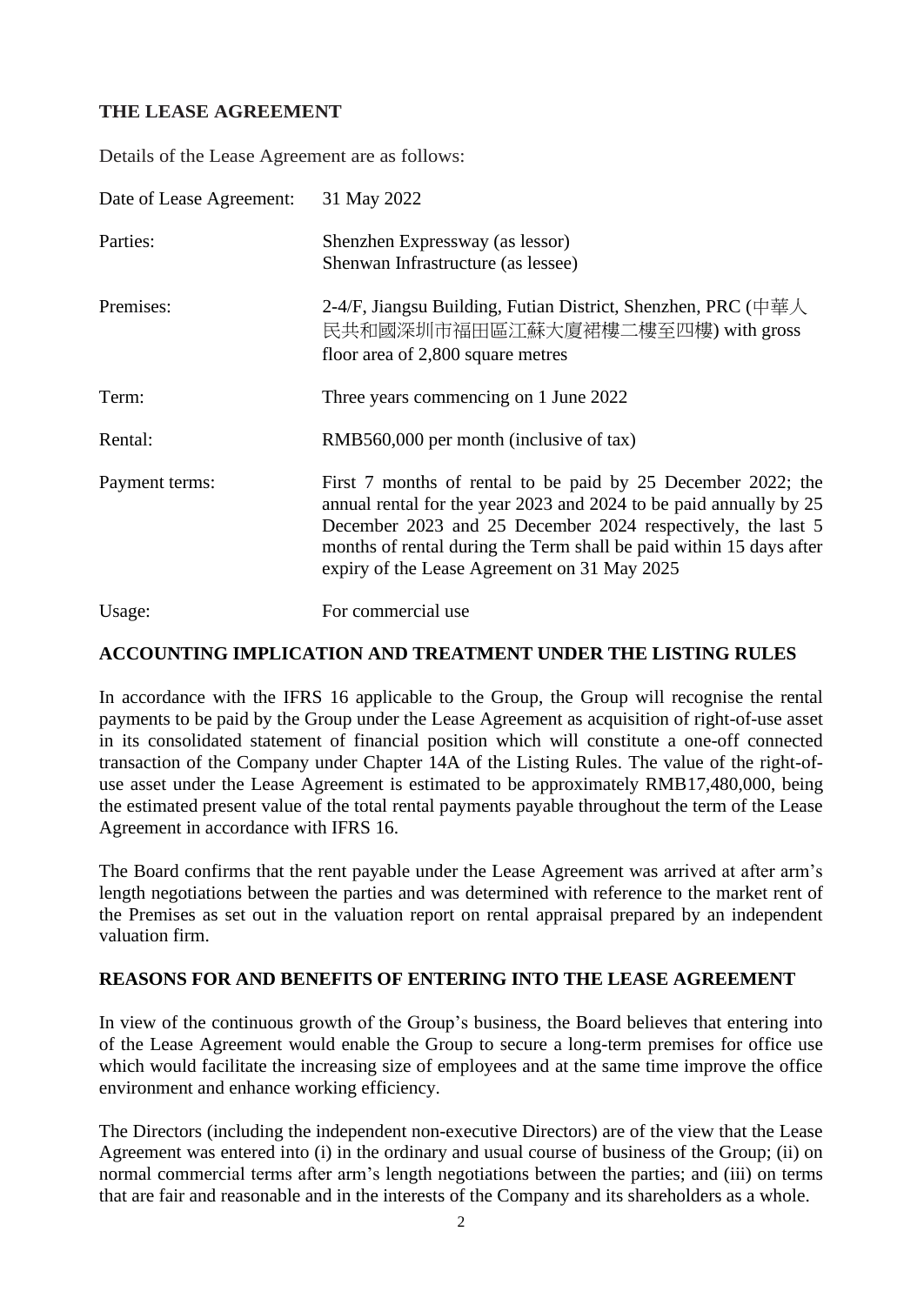## **LISTING RULES IMPLICATION**

Shenzhen Expressway is the intermediate holding company of the Company and a substantial shareholder and thus a connected person of the Company under Chapter 14A of the Listing Rules. Accordingly, the Lease Agreement constitutes a connected transaction of the Company under Chapter 14A of the Listing Rules.

As one or more of the applicable percentage ratios set out in Rule 14.07 of the Listing Rules in respect of the Lease Agreement, on the basis of the estimated value of the right-of-use asset in the amount of approximately RMB17,480,000, exceed(s) 0.1% but all of them are less than 5%, the Lease Agreement is subject to the reporting and announcement requirements but is exempt from the circular (including independent financial advice) and independent shareholders' approval requirements under Chapter 14A of the Listing Rules.

Given that Mr. Wei HU\*, the Chairman of the Company is also the Chairman of Shenzhen Expressway, who holds 200,000 H shares of Shenzhen Expressway, he may be regarded as having a material interest in the Lease Agreement, and had therefore abstained from voting on the board resolution of the Company in respect of the Lease Agreement. Save as disclosed in this announcement, none of the Directors was required to abstain from voting on the board resolution of the Company in respect of the Lease Agreement.

### **GENERAL**

The Group is principally engaged in expressway business and adopts development strategies focusing on the infrastructure and correlated business as well as land development and utilisation along the GS Superhighway within the Greater Bay Area. The Group currently operates two expressways namely, the GS Superhighway and the Guangzhou-Zhuhai West Superhighway and engages in the development of residential project located at the core area of the Greater Bay Area.

Shenwan Infrastructure is principally engaged in infrastructure and correlated businesses and set up for the potential development and utilisation of the land along the GS Superhighway. It currently holds 15% equity interest in Guangzhou Zhentong Development Company Limited\* (廣州臻通實業發展有限公司), a joint venture established in the PRC for the development of the Grand Park City, a residential project located at the Xintang interchange of the GS Superhighway.

Shenzhen Expressway is a company established in the PRC. Shenzhen Expressway Group is principally engaged in the investment, construction, operation and management of toll highways and roads and other urban and transportation infrastructure in the PRC.

### **DEFINITIONS**

In this announcement, unless the context requires otherwise, the following expressions shall have the meanings set out below:

"Board" the board of Directors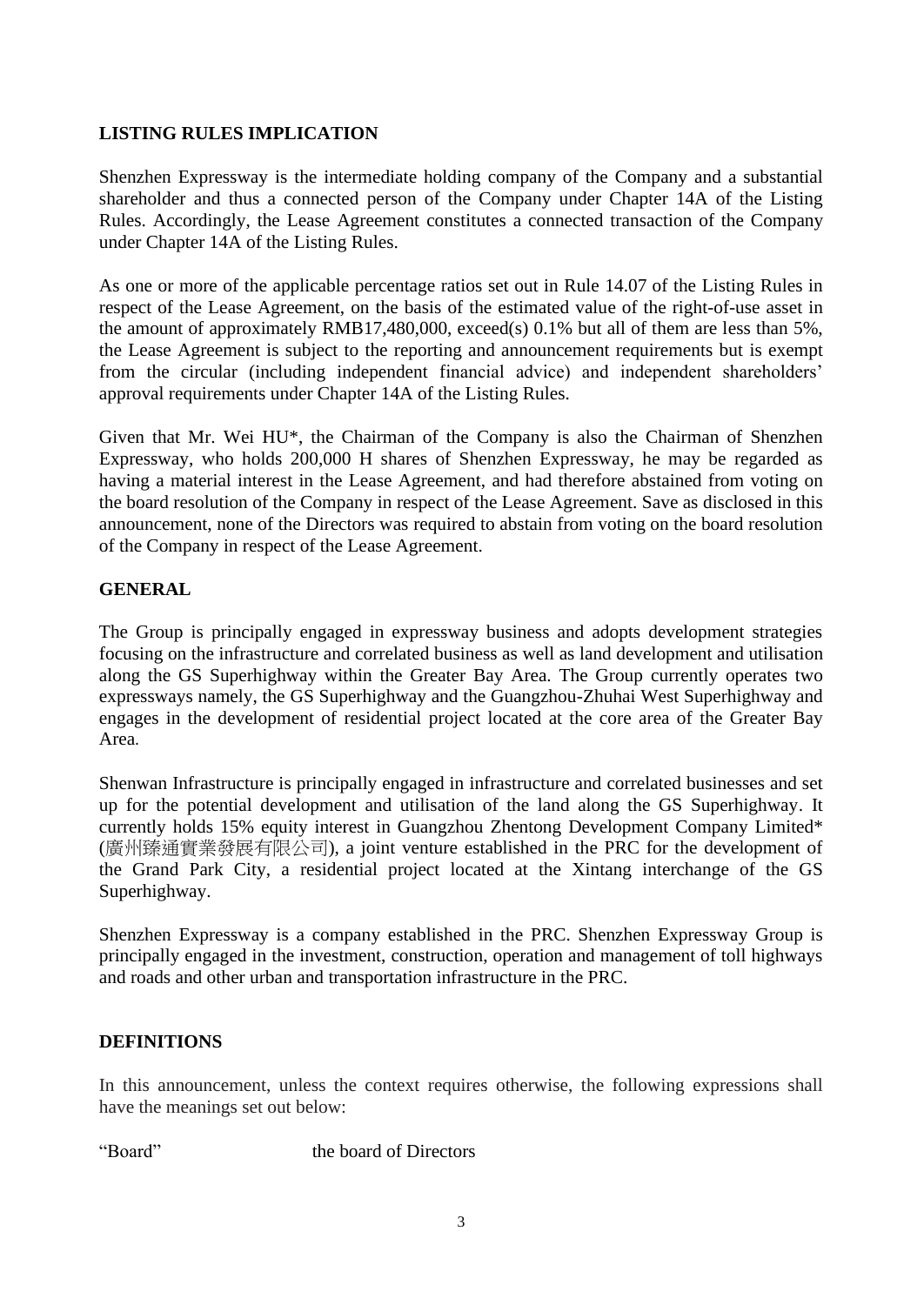| "Company"                      | Shenzhen Investment Holdings Bay Area Development Company<br>Limited (深圳投控灣區發展有限公司), a company incorporated<br>in the Cayman Islands with limited liability, the shares of which are<br>listed on the Stock Exchange (Stock Codes: 737 (HKD Counter)<br>and 80737 (RMB Counter))                                                                                                                                                                                                                           |
|--------------------------------|------------------------------------------------------------------------------------------------------------------------------------------------------------------------------------------------------------------------------------------------------------------------------------------------------------------------------------------------------------------------------------------------------------------------------------------------------------------------------------------------------------|
| "connected person(s)"          | has the meaning ascribed to it under the Listing Rules                                                                                                                                                                                                                                                                                                                                                                                                                                                     |
| "Director(s)"                  | the director(s) of the Company                                                                                                                                                                                                                                                                                                                                                                                                                                                                             |
| "Greater Bay Area"             | Guangdong-Hong Kong-Macao Greater Bay Area, a national<br>development strategy of PRC                                                                                                                                                                                                                                                                                                                                                                                                                      |
| "Group"                        | the Company and its subsidiaries                                                                                                                                                                                                                                                                                                                                                                                                                                                                           |
| "GS Superhighway"              | Guangzhou-Shenzhen Superhighway                                                                                                                                                                                                                                                                                                                                                                                                                                                                            |
| "IFRS"                         | International Financial Reporting Standards issued by the<br><b>International Accounting Standards Board</b>                                                                                                                                                                                                                                                                                                                                                                                               |
| "Lease Agreement"              | the lease agreement entered into between Shenwan Infrastructure<br>(as lessee), an indirect subsidiary of the Company, and Shenzhen<br>Expressway (as lessor), the intermediate holding company of the<br>Company, in respect of the Premises for a term of three years<br>commencing on 1 June 2022                                                                                                                                                                                                       |
| "Listing Rules"                | the Rules Governing the Listing of Securities on The Stock<br>Exchange of Hong Kong Limited                                                                                                                                                                                                                                                                                                                                                                                                                |
| "Premises"                     | 2-4/F, Jiangsu Building, Futian District, Shenzhen, PRC (中華人民<br>共和國深圳市福田區江蘇大廈裙樓二樓至四樓)                                                                                                                                                                                                                                                                                                                                                                                                                     |
| "PRC"                          | the People's Republic of China                                                                                                                                                                                                                                                                                                                                                                                                                                                                             |
| "RMB"                          | Renminbi, the lawful currency of the PRC                                                                                                                                                                                                                                                                                                                                                                                                                                                                   |
| "Shenzhen<br>Expressway"       | Shenzhen Expressway Corporation Limited (深圳高速公路集團股<br>份有限公司), a joint stock limited company incorporated in the<br>PRC with limited liability, the H shares of which are listed on the<br>Main Board of the Stock Exchange (Stock Code: 00548) and the A<br>shares of which are listed on the Shanghai Stock Exchange<br>(Security Code: 600548) which is ultimately controlled by State-<br>owned Assets Supervision and Administration Commission of the<br>People's Government of Shenzhen Municipality |
| "Shenzhen Expressway<br>Group" | Shenzhen Expressway and its subsidiaries                                                                                                                                                                                                                                                                                                                                                                                                                                                                   |
| "Shenwan<br>Infrastructure"    | Shenwan Bay Area Infrastructure (Shenzhen) Company Limited*<br>(深灣基建(深圳)有限公司), a company established in the PRC<br>with limited liability                                                                                                                                                                                                                                                                                                                                                                  |